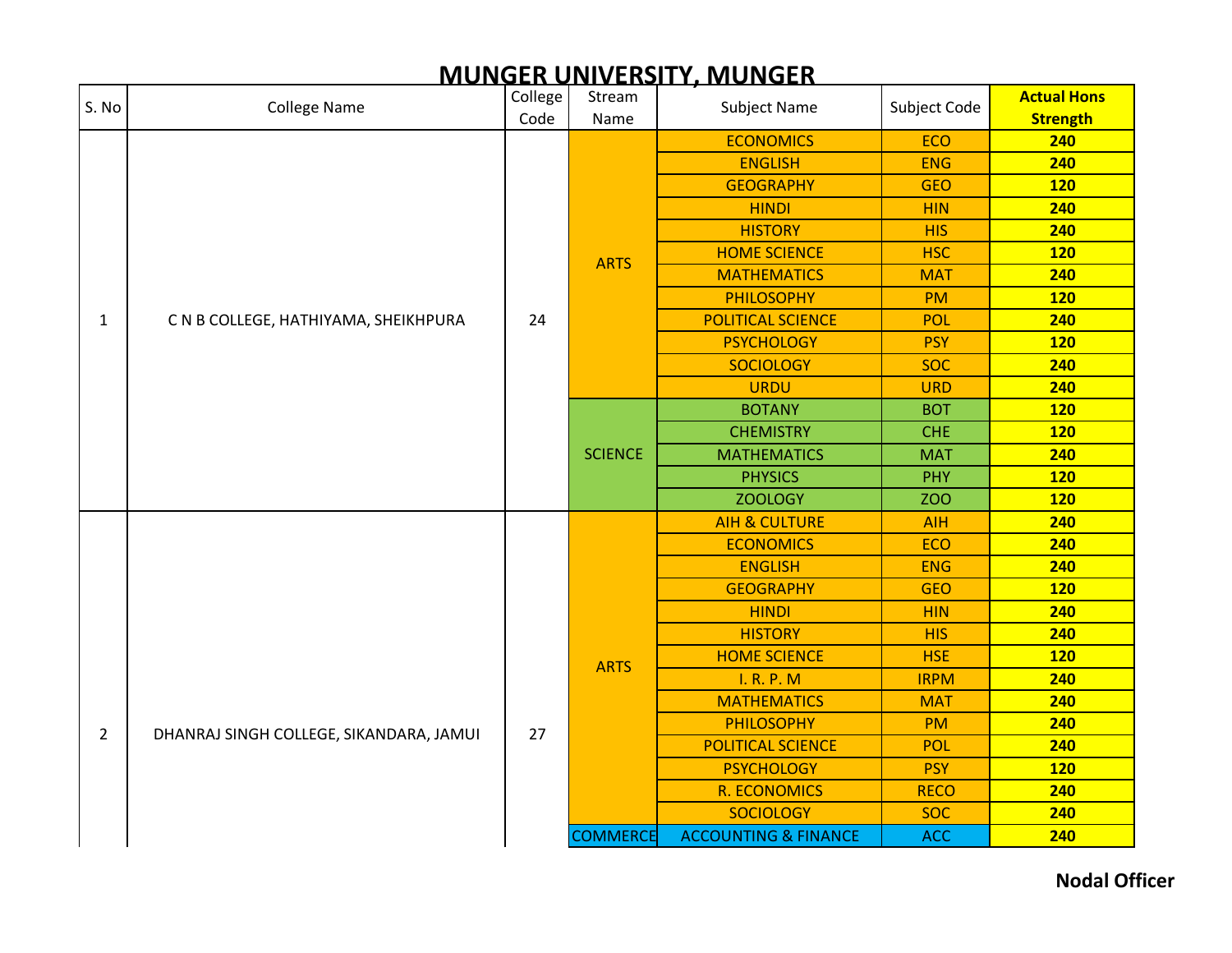|   |                                 |                                                                                                                                                                                                                                                                                                                                                                                                                                                                                            |                | <b>BOTANY</b>           | <b>BOT</b>      | <b>120</b> |
|---|---------------------------------|--------------------------------------------------------------------------------------------------------------------------------------------------------------------------------------------------------------------------------------------------------------------------------------------------------------------------------------------------------------------------------------------------------------------------------------------------------------------------------------------|----------------|-------------------------|-----------------|------------|
|   |                                 |                                                                                                                                                                                                                                                                                                                                                                                                                                                                                            | <b>SCIENCE</b> | <b>CHEMISTRY</b>        | <b>CHE</b>      | <b>120</b> |
|   |                                 |                                                                                                                                                                                                                                                                                                                                                                                                                                                                                            |                | <b>MATHEMATICS</b>      | <b>MAT</b>      | 240        |
|   |                                 |                                                                                                                                                                                                                                                                                                                                                                                                                                                                                            |                | <b>PHYSICS</b>          | <b>PHY</b>      | <b>120</b> |
|   |                                 |                                                                                                                                                                                                                                                                                                                                                                                                                                                                                            |                | <b>ZOOLOGY</b>          | <b>ZOO</b>      | <b>120</b> |
|   |                                 |                                                                                                                                                                                                                                                                                                                                                                                                                                                                                            |                | A. I. H & CULTURE       | <b>AIH</b>      | 240        |
|   |                                 |                                                                                                                                                                                                                                                                                                                                                                                                                                                                                            |                | <b>ECONOMICS</b>        | <b>ECO</b>      | 240        |
|   |                                 |                                                                                                                                                                                                                                                                                                                                                                                                                                                                                            |                | <b>ENGLISH</b>          | <b>ENG</b>      | 240        |
|   |                                 |                                                                                                                                                                                                                                                                                                                                                                                                                                                                                            |                | <b>GANDHIAN THOUGHT</b> | <b>GT</b>       | 240        |
|   |                                 |                                                                                                                                                                                                                                                                                                                                                                                                                                                                                            |                | <b>GEOGRAPHY</b>        | <b>GEO</b>      | <b>120</b> |
|   |                                 |                                                                                                                                                                                                                                                                                                                                                                                                                                                                                            |                | <b>HINDI</b>            | <b>HIN</b>      | 240        |
|   |                                 |                                                                                                                                                                                                                                                                                                                                                                                                                                                                                            |                | <b>HISTORY</b>          | <b>HIS</b>      | 240        |
|   |                                 |                                                                                                                                                                                                                                                                                                                                                                                                                                                                                            |                | <b>HOME SCIENCE</b>     | <b>HSC</b>      | <b>120</b> |
|   |                                 |                                                                                                                                                                                                                                                                                                                                                                                                                                                                                            | <b>ARTS</b>    | <b>I. R. P. M</b>       | <b>IRPM</b>     | 240        |
|   |                                 | <b>MAITHILI</b><br><b>MTL</b><br><b>MATHEMATICS</b><br><b>MAT</b><br>19<br><b>PHILOSOPHY</b><br><b>PM</b><br><b>POLITICAL SCIENCE</b><br><b>POL</b><br><b>PSYCHOLOGY</b><br><b>PSY</b><br><b>R. ECONOMICS</b><br><b>RECO</b><br><b>SANSKRIT</b><br><b>SNK</b><br><b>SOCIOLOGY</b><br><b>SOC</b><br><b>COMMERCE</b><br><b>ACCOUNTING &amp; FINANCE</b><br><b>ACC</b><br><b>BOTANY</b><br><b>BOT</b><br><b>CHEMISTRY</b><br><b>CHE</b><br><b>SCIENCE</b><br><b>MATHEMATICS</b><br><b>MAT</b> | 240            |                         |                 |            |
|   | INTERNATIONAL COLLEGE, GHOSAITH |                                                                                                                                                                                                                                                                                                                                                                                                                                                                                            |                |                         |                 | 240        |
| 3 |                                 |                                                                                                                                                                                                                                                                                                                                                                                                                                                                                            |                |                         |                 | 240        |
|   |                                 |                                                                                                                                                                                                                                                                                                                                                                                                                                                                                            |                |                         |                 | 240        |
|   |                                 |                                                                                                                                                                                                                                                                                                                                                                                                                                                                                            |                |                         |                 | <b>120</b> |
|   |                                 |                                                                                                                                                                                                                                                                                                                                                                                                                                                                                            |                |                         |                 | 240        |
|   |                                 |                                                                                                                                                                                                                                                                                                                                                                                                                                                                                            |                |                         |                 | 240        |
|   |                                 |                                                                                                                                                                                                                                                                                                                                                                                                                                                                                            |                |                         |                 | 240        |
|   |                                 |                                                                                                                                                                                                                                                                                                                                                                                                                                                                                            |                |                         |                 | 240        |
|   |                                 |                                                                                                                                                                                                                                                                                                                                                                                                                                                                                            |                |                         |                 | <b>120</b> |
|   |                                 |                                                                                                                                                                                                                                                                                                                                                                                                                                                                                            |                |                         |                 | <b>120</b> |
|   |                                 |                                                                                                                                                                                                                                                                                                                                                                                                                                                                                            |                |                         |                 | 240        |
|   |                                 |                                                                                                                                                                                                                                                                                                                                                                                                                                                                                            |                | <b>PHYSICS</b>          | <b>PHY</b>      | <b>120</b> |
|   |                                 |                                                                                                                                                                                                                                                                                                                                                                                                                                                                                            |                | <b>ZOOLOGY</b>          | ZO <sub>O</sub> | <b>120</b> |
|   |                                 |                                                                                                                                                                                                                                                                                                                                                                                                                                                                                            |                | <b>ECONOMICS</b>        | <b>ECO</b>      | 240        |
|   |                                 |                                                                                                                                                                                                                                                                                                                                                                                                                                                                                            |                | <b>ENGLISH</b>          | <b>ENG</b>      | 240        |
|   |                                 |                                                                                                                                                                                                                                                                                                                                                                                                                                                                                            |                | <b>GANDHIAN THOUGHT</b> | <b>GT</b>       | 240        |
|   |                                 |                                                                                                                                                                                                                                                                                                                                                                                                                                                                                            |                | <b>GEOGRAPHY</b>        | <b>GEO</b>      | <b>120</b> |
|   |                                 |                                                                                                                                                                                                                                                                                                                                                                                                                                                                                            |                | <b>HINDI</b>            | <b>HIN</b>      | 240        |
|   |                                 |                                                                                                                                                                                                                                                                                                                                                                                                                                                                                            | <b>ARTS</b>    | <b>HISTORY</b>          | <b>HIS</b>      | 240        |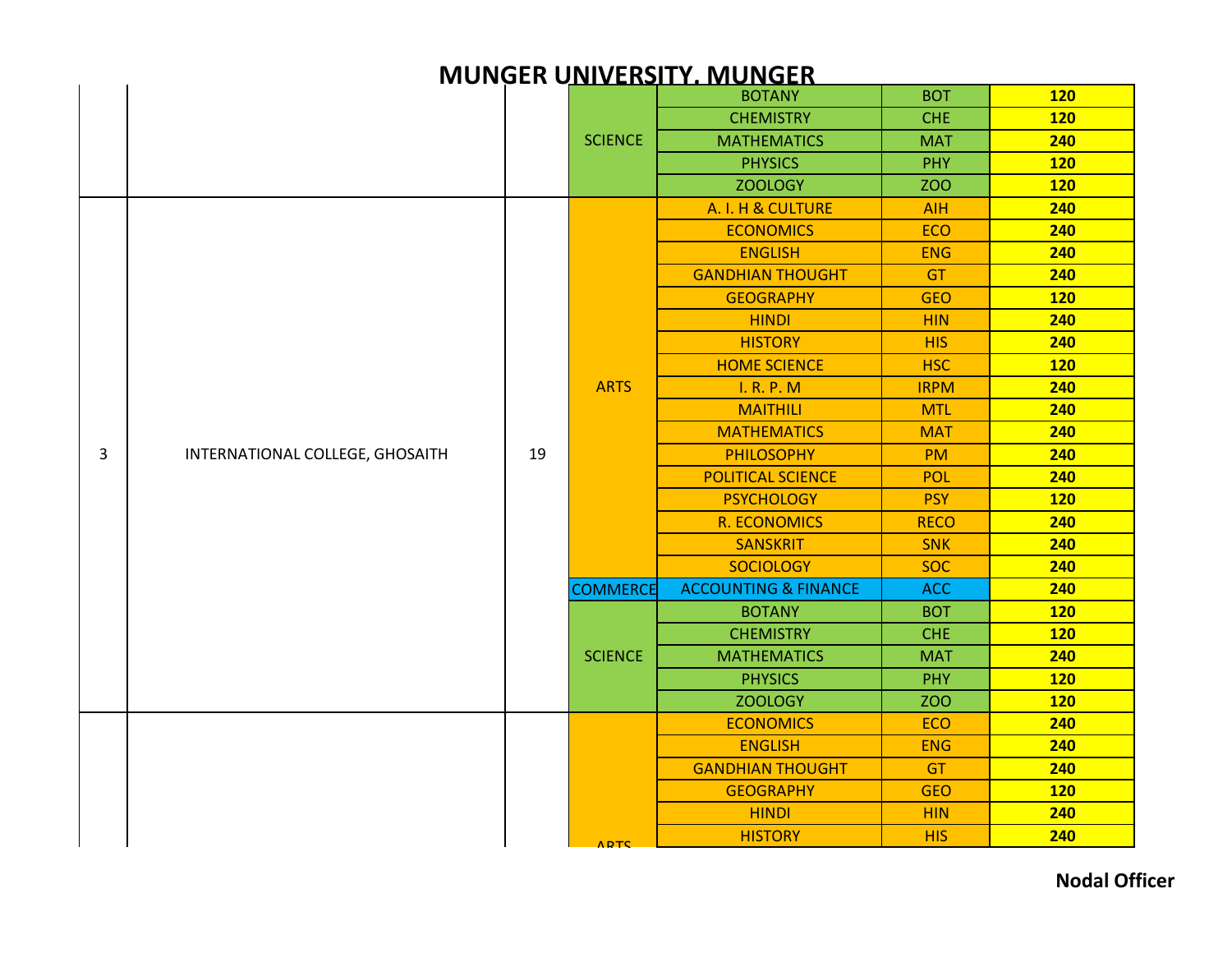|   |                                          |    | <u>'AMD</u>     | <b>HOME SCIENCE</b>             | <b>HSC</b> | <b>120</b> |
|---|------------------------------------------|----|-----------------|---------------------------------|------------|------------|
|   |                                          |    |                 | <b>PHILOSOPHY</b>               | <b>PM</b>  | 240        |
| 4 | MAHILA COLLEGE, BARAHIYA                 | 21 |                 | <b>POLITICAL SCIENCE</b>        | <b>POL</b> | 240        |
|   |                                          |    |                 | <b>PSYCHOLOGY</b>               | <b>PSY</b> | <b>120</b> |
|   |                                          |    |                 | <b>SANSKRIT</b>                 | <b>SNK</b> | 240        |
|   |                                          |    |                 | <b>SOCIOLOGY</b>                | <b>SOC</b> | 240        |
|   |                                          |    |                 | <b>BOTANY</b>                   | <b>BOT</b> | <b>120</b> |
|   |                                          |    |                 | <b>CHEMISTRY</b>                | <b>CHE</b> | <b>120</b> |
|   |                                          |    | <b>SCIENCE</b>  | <b>MATHEMATICS</b>              | <b>MAT</b> | 240        |
|   |                                          |    |                 | <b>PHYSICS</b>                  | <b>PHY</b> | <b>120</b> |
|   |                                          |    |                 | <b>ZOOLOGY</b>                  | <b>ZOO</b> | <b>120</b> |
|   |                                          |    |                 | <b>ECONOMICS</b>                | <b>ECO</b> | 240        |
|   |                                          |    |                 | <b>ENGLISH</b>                  | <b>ENG</b> | 240        |
|   |                                          |    |                 | <b>GEOGRAPHY</b>                | <b>GEO</b> | <b>120</b> |
|   |                                          |    | <b>ARTS</b>     | <b>HINDI</b>                    | <b>HIN</b> | 240        |
|   |                                          |    |                 | <b>HISTORY</b>                  | <b>HIS</b> | 240        |
|   |                                          |    |                 | <b>POLITICAL SCIENCE</b>        | <b>POL</b> | 240        |
| 5 | M. S. COLLEGE, ALOULI, SONIHAR, KHAGARIA | 25 |                 | <b>SOCIOLOGY</b>                | <b>SOC</b> | 240        |
|   |                                          |    |                 | <b>BOTANY</b>                   | <b>BOT</b> | <b>120</b> |
|   |                                          |    |                 | <b>CHEMISTRY</b>                | <b>CHE</b> | <b>120</b> |
|   |                                          |    | <b>SCIENCE</b>  | <b>MATHEMATICS</b>              | <b>MAT</b> | 240        |
|   |                                          |    |                 | <b>PHYSICS</b>                  | <b>PHY</b> | <b>120</b> |
|   |                                          |    |                 | <b>ZOOLOGY</b>                  | <b>ZOO</b> | <b>120</b> |
|   |                                          |    | <b>COMMERCE</b> | <b>ACCOUNTING &amp; FINANCE</b> | <b>ACC</b> | 240        |
|   |                                          |    |                 | <b>ECONOMICS</b>                | <b>ECO</b> | 240        |
|   |                                          |    |                 | <b>ENGLISH</b>                  | <b>ENG</b> | 240        |
|   |                                          |    |                 | <b>GEOGRAPHY</b>                | <b>GEO</b> | <b>120</b> |
|   |                                          |    |                 | <b>HINDI</b>                    | <b>HIN</b> | 240        |
|   |                                          |    |                 | <b>HISTORY</b>                  | <b>HIS</b> | 240        |
|   |                                          |    |                 | <b>HOME SCIENCE</b>             | <b>HSC</b> | <b>120</b> |
|   |                                          |    | <b>ARTS</b>     | <b>MUSICS</b>                   | <b>MUS</b> | <b>120</b> |
|   |                                          |    |                 | <b>PHILOSOPHY</b>               | <b>PM</b>  | 240        |
|   |                                          |    |                 | <b>POLITICAL SCIENCE</b>        | <b>POL</b> | 240        |
| 6 | PHALGUNI PRASAD YADAV COLLEGE, CHAKAI    | 29 |                 | <b>PSYCHOLOGY</b>               | <b>PSY</b> | <b>120</b> |

## **MUNGER UNI<u>VERSITY, MUNGER</u>**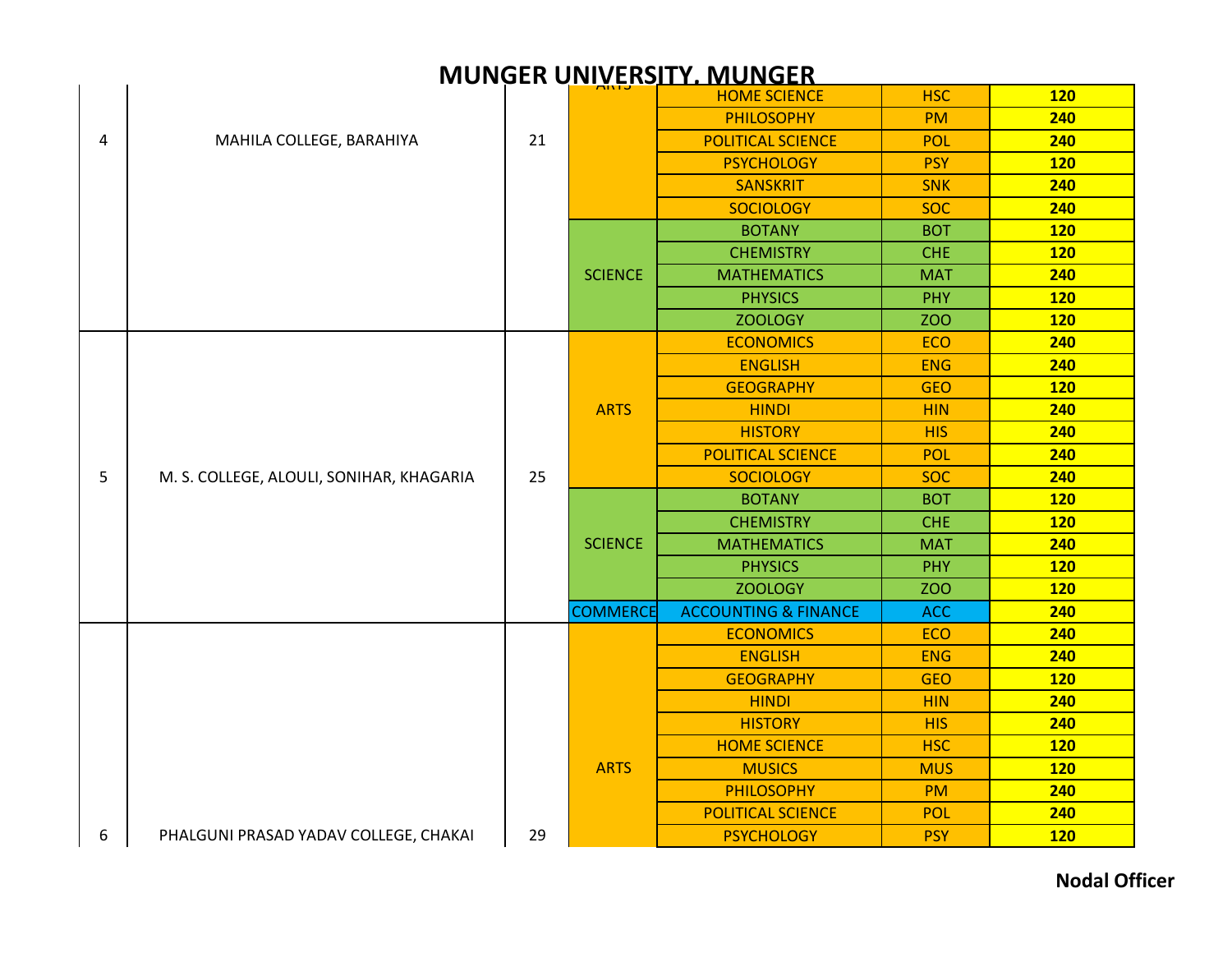### **MUNGER U<u>NIVERSITY, MUNGER</u>**

|                |                            |    |                 | <b>R. ECONOMICS</b>             | <b>RECO</b> | 240        |
|----------------|----------------------------|----|-----------------|---------------------------------|-------------|------------|
|                |                            |    |                 | <b>SANSKRIT</b>                 | <b>SNK</b>  | 240        |
|                |                            |    |                 | <b>SOCIOLOGY</b>                | <b>SOC</b>  | 240        |
|                |                            |    | <b>COMMERCE</b> | <b>ACCOUNTING &amp; FINANCE</b> | <b>ACC</b>  | 240        |
|                |                            |    |                 | <b>BOTANY</b>                   | <b>BOT</b>  | <b>120</b> |
|                |                            |    |                 | <b>CHEMISTRY</b>                | <b>CHE</b>  | <b>120</b> |
|                |                            |    | <b>SCIENCE</b>  | <b>MATHEMATICS</b>              | <b>MAT</b>  | 240        |
|                |                            |    |                 | <b>PHYSICS</b>                  | PHY         | <b>120</b> |
|                |                            |    |                 | <b>ZOOLOGY</b>                  | <b>ZOO</b>  | <b>120</b> |
|                |                            |    |                 | <b>ECONOMICS</b>                | <b>ECO</b>  | 240        |
|                |                            |    |                 | <b>ENGLISH</b>                  | <b>ENG</b>  | 240        |
|                |                            |    |                 | <b>GEOGRAPHY</b>                | <b>GEO</b>  | <b>120</b> |
|                |                            |    |                 | <b>HINDI</b>                    | <b>HIN</b>  | 240        |
|                |                            |    |                 | <b>HISTORY</b>                  | <b>HIS</b>  | 240        |
|                |                            |    | <b>ARTS</b>     | <b>I. R. P. M</b>               | <b>IRPM</b> | 240        |
|                | R. LAL COLLEGE, LAKHISARAI | 20 |                 | <b>PHILOSOPHY</b>               | <b>PM</b>   | 240        |
|                |                            |    |                 | <b>POLITICAL SCIENCE</b>        | <b>POL</b>  | 240        |
| $\overline{7}$ |                            |    |                 | <b>PSYCHOLOGY</b>               | <b>PSY</b>  | <b>120</b> |
|                |                            |    |                 | <b>SANSKRIT</b>                 | <b>SNK</b>  | 240        |
|                |                            |    |                 | <b>SOCIOLOGY</b>                | <b>SOC</b>  | 240        |
|                |                            |    | <b>COMMERCE</b> | <b>ACCOUNTING &amp; FINANCE</b> | <b>ACC</b>  | 240        |
|                |                            |    | <b>SCIENCE</b>  | <b>BOTANY</b>                   | <b>BOT</b>  | <b>120</b> |
|                |                            |    |                 | <b>CHEMISTRY</b>                | <b>CHE</b>  | <b>120</b> |
|                |                            |    |                 | <b>MATHEMATICS</b>              | <b>MAT</b>  | 240        |
|                |                            |    |                 | <b>PHYSICS</b>                  | PHY         | <b>120</b> |
|                |                            |    |                 | <b>ZOOLOGY</b>                  | <b>ZOO</b>  | <b>120</b> |
|                |                            |    |                 | A. I. H & CULTURE               | <b>AIH</b>  | 240        |
|                |                            |    |                 | <b>ECONOMICS</b>                | <b>ECO</b>  | 240        |
|                |                            |    |                 | <b>ENGLISH</b>                  | <b>ENG</b>  | 240        |
|                |                            |    |                 | <b>GEOGRAPHY</b>                | <b>GEO</b>  | <b>120</b> |
|                |                            |    |                 | <b>HINDI</b>                    | <b>HIN</b>  | 240        |
|                |                            |    |                 | <b>HISTORY</b>                  | <b>HIS</b>  | 240        |
|                |                            |    | <b>ARTS</b>     | <b>HOME SCIENCE</b>             | <b>HSC</b>  | <b>120</b> |
|                |                            |    |                 | <b>PHILOSOPHY</b>               | <b>PM</b>   | 240        |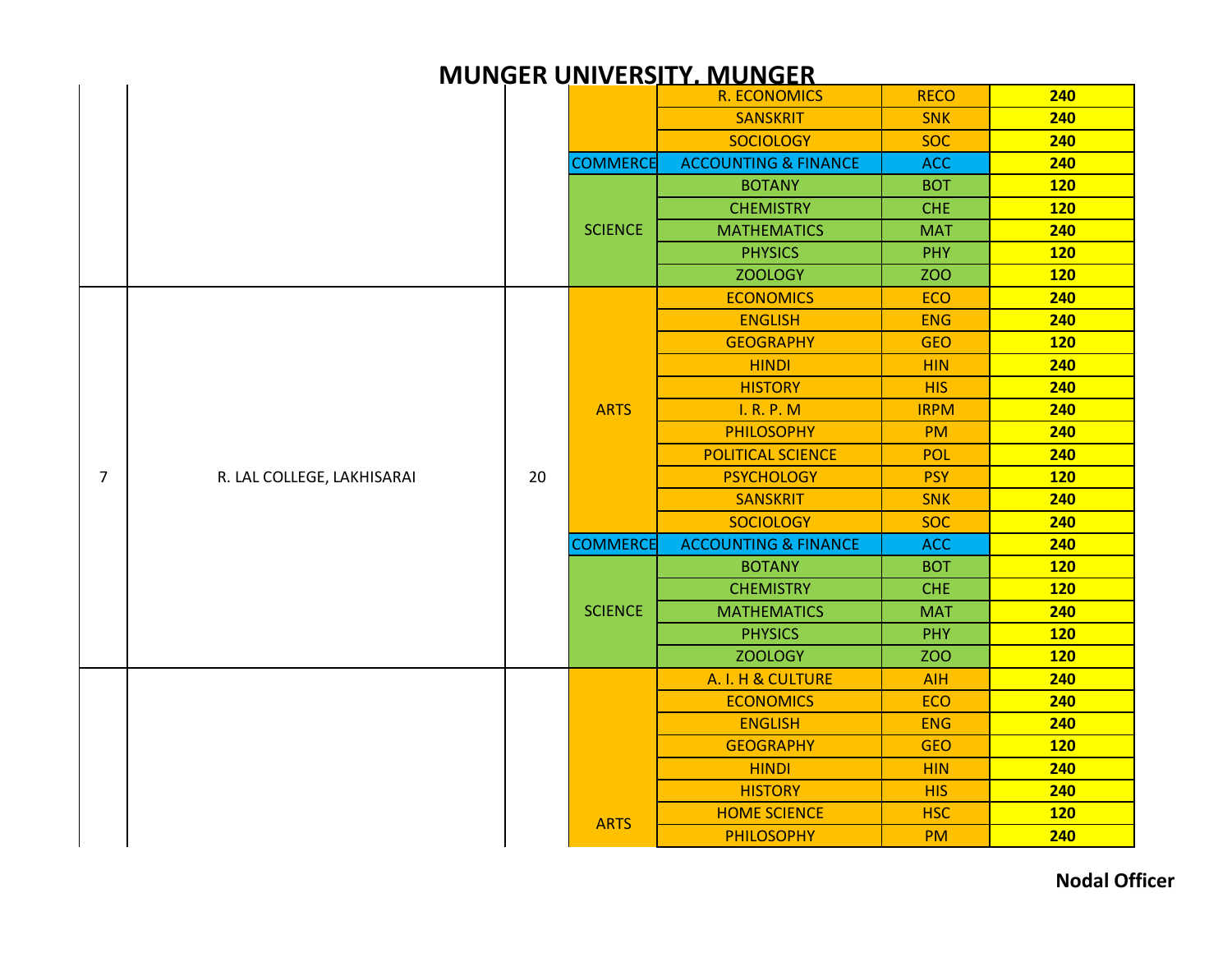|   |                                          |    |                 | <b>INDIVOLIT ONIVERSITI, INDIVOLIT</b> |             |            |
|---|------------------------------------------|----|-----------------|----------------------------------------|-------------|------------|
|   |                                          |    |                 | <b>POLITICAL SCIENCE</b>               | <b>POL</b>  | 240        |
| 8 | S. B. N. COLLEGE, GARHIRAMPUR, MUNGER    | 18 |                 | <b>PSYCHOLOGY</b>                      | <b>PSY</b>  | <b>120</b> |
|   |                                          |    |                 | R. ECONOMICS                           | <b>RECO</b> | 240        |
|   |                                          |    |                 | <b>SANSKRIT</b>                        | <b>SNK</b>  | 240        |
|   |                                          |    |                 | <b>SOCIOLOGY</b>                       | <b>SOC</b>  | 240        |
|   |                                          |    |                 | <b>URDU</b>                            | <b>URD</b>  | 240        |
|   |                                          |    | <b>COMMERCE</b> | <b>ACCOUNTING &amp; FINANCE</b>        | <b>ACC</b>  | 240        |
|   |                                          |    |                 | <b>BOTANY</b>                          | <b>BOT</b>  | <b>120</b> |
|   |                                          |    |                 | <b>CHEMISTRY</b>                       | <b>CHE</b>  | <b>120</b> |
|   |                                          |    | <b>SCIENCE</b>  | <b>MATHEMATICS</b>                     | <b>MAT</b>  | 240        |
|   |                                          |    |                 | <b>PHYSICS</b>                         | <b>PHY</b>  | <b>120</b> |
|   |                                          |    |                 | <b>ZOOLOGY</b>                         | <b>ZOO</b>  | <b>120</b> |
|   |                                          |    |                 | A. I. H & CULTURE                      | <b>AIH</b>  | 240        |
|   |                                          |    |                 | <b>ECONOMICS</b>                       | <b>ECO</b>  | 240        |
|   |                                          |    |                 | <b>ENGLISH</b>                         | <b>ENG</b>  | 240        |
|   | S. K. COLLEGE, LOHANDA, SIKANDARA, JAMUI |    |                 | <b>GEOGRAPHY</b>                       | <b>GEO</b>  | <b>120</b> |
|   |                                          |    |                 | <b>HINDI</b>                           | <b>HIN</b>  | 240        |
|   |                                          |    |                 | <b>HISTORY</b>                         | <b>HIS</b>  | 240        |
|   |                                          | 28 |                 | <b>HOME SCIENCE</b>                    | <b>HSC</b>  | <b>120</b> |
|   |                                          |    | <b>ARTS</b>     | I. R. P. M                             | <b>IRPM</b> | 240        |
|   |                                          |    |                 | <b>MUSICS</b>                          | <b>MUS</b>  | <b>120</b> |
|   |                                          |    |                 | <b>PALI</b>                            | <b>PALI</b> | 240        |
| 9 |                                          |    |                 | <b>PHILOSOPHY</b>                      | <b>PM</b>   | 240        |
|   |                                          |    |                 | <b>POLITICAL SCIENCE</b>               | <b>POL</b>  | 240        |
|   |                                          |    |                 | <b>PSYCHOLOGY</b>                      | <b>PSY</b>  | <b>120</b> |
|   |                                          |    |                 | <b>SANSKRIT</b>                        | <b>SNK</b>  | 240        |
|   |                                          |    |                 | <b>SOCIOLOGY</b>                       | <b>SOC</b>  | 240        |
|   |                                          |    |                 | <b>URDU</b>                            | <b>URD</b>  | 240        |
|   |                                          |    | <b>COMMERCE</b> | <b>ACCOUNTING &amp; FINANCE</b>        | <b>ACC</b>  | 240        |
|   |                                          |    |                 | <b>BOTANY</b>                          | <b>BOT</b>  | <b>120</b> |
|   |                                          |    |                 | <b>CHEMISTRY</b>                       | <b>CHE</b>  | <b>120</b> |
|   |                                          |    | <b>SCIENCE</b>  | <b>MATHEMATICS</b>                     | <b>MAT</b>  | 240        |
|   |                                          |    |                 | <b>PHYSICS</b>                         | PHY         | <b>120</b> |
|   |                                          |    |                 | <b>ZOOLOGY</b>                         | <b>ZOO</b>  | <b>120</b> |

# MUNGER UNIVERS<u>ITY. MUNGER</u>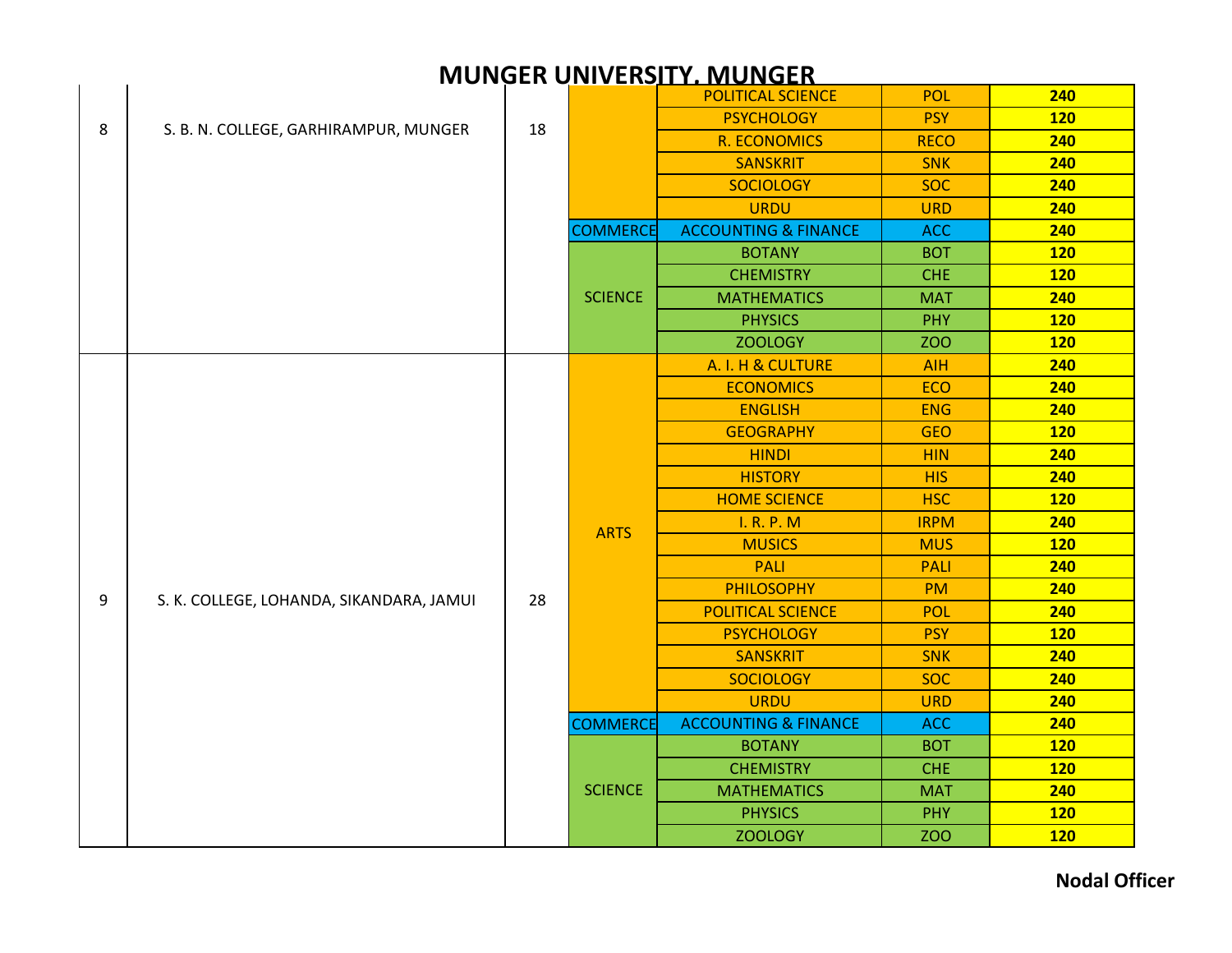|    |                                  |    |                 | <u>MONOLI ONIVERSITI, MONOLI</u> |             |            |
|----|----------------------------------|----|-----------------|----------------------------------|-------------|------------|
|    |                                  |    |                 | A. I. H & CULTURE                | <b>AIH</b>  | 240        |
|    |                                  |    |                 | <b>ECONOMICS</b>                 | ECO         | 240        |
|    |                                  |    |                 | <b>ENGLISH</b>                   | <b>ENG</b>  | 240        |
|    |                                  |    |                 | <b>GANDHIAN THOUGHT</b>          | <b>GT</b>   | 240        |
|    |                                  |    |                 | <b>GEOGRAPHY</b>                 | <b>GEO</b>  | <b>120</b> |
|    |                                  |    |                 | <b>HINDI</b>                     | <b>HIN</b>  | 240        |
|    |                                  |    |                 | <b>HISTORY</b>                   | <b>HIS</b>  | 240        |
|    |                                  |    |                 | <b>HOME SCIENCE</b>              | <b>HSC</b>  | <b>120</b> |
|    |                                  |    | <b>ARTS</b>     | I. R. P. M                       | <b>IRPM</b> | 240        |
|    |                                  |    |                 | <b>MATHEMATICS</b>               | <b>MAT</b>  | 240        |
|    |                                  |    |                 | <b>PALI</b>                      | <b>PALI</b> | 240        |
| 10 | S. S. COLLEGE, MEHUS, SHEIKHPURA | 23 |                 | <b>PHILOSOPHY</b>                | <b>PM</b>   | 240        |
|    |                                  |    |                 | <b>POLITICAL SCIENCE</b>         | <b>POL</b>  | 240        |
|    |                                  |    |                 | <b>PSYCHOLOGY</b>                | <b>PSY</b>  | <b>120</b> |
|    |                                  |    |                 | <b>R. ECONOMICS</b>              | <b>RECO</b> | 240        |
|    |                                  |    |                 | <b>SANSKRIT</b>                  | <b>SNK</b>  | 240        |
|    |                                  |    |                 | <b>SOCIOLOGY</b>                 | <b>SOC</b>  | 240        |
|    |                                  |    |                 | <b>URDU</b>                      | <b>URD</b>  | 240        |
|    |                                  |    | <b>COMMERCE</b> | <b>ACCOUNTING &amp; FINANCE</b>  | <b>ACC</b>  | 240        |
|    |                                  |    |                 | <b>BOTANY</b>                    | <b>BOT</b>  | <b>120</b> |
|    |                                  |    |                 | <b>CHEMISTRY</b>                 | <b>CHE</b>  | <b>120</b> |
|    |                                  |    | <b>SCIENCE</b>  | <b>MATHEMATICS</b>               | <b>MAT</b>  | 240        |
|    |                                  |    |                 | <b>PHYSICS</b>                   | PHY         | <b>120</b> |
|    |                                  |    |                 | <b>ZOOLOGY</b>                   | <b>ZOO</b>  | <b>120</b> |
|    |                                  |    |                 | A. I. H & CULTURE                | <b>AIH</b>  | 240        |
|    |                                  |    |                 | <b>ECONOMICS</b>                 | ECO         | 240        |
|    |                                  |    |                 | <b>ENGLISH</b>                   | <b>ENG</b>  | 240        |
|    |                                  |    |                 | <b>GANDHIAN THOUGHT</b>          | GT          | 240        |
|    |                                  |    |                 | <b>GEOGRAPHY</b>                 | <b>GEO</b>  | <b>120</b> |
|    |                                  |    |                 | <b>HINDI</b>                     | <b>HIN</b>  | 240        |
|    |                                  |    |                 | <b>HISTORY</b>                   | <b>HIS</b>  | 240        |
|    |                                  |    |                 | <b>HOME SCIENCE</b>              | <b>HSC</b>  | <b>120</b> |
|    |                                  |    | <b>ARTS</b>     | I. R. P. M                       | <b>IRPM</b> | 240        |
|    |                                  |    |                 | <b>MATHEMATICS</b>               | <b>MAT</b>  | 240        |